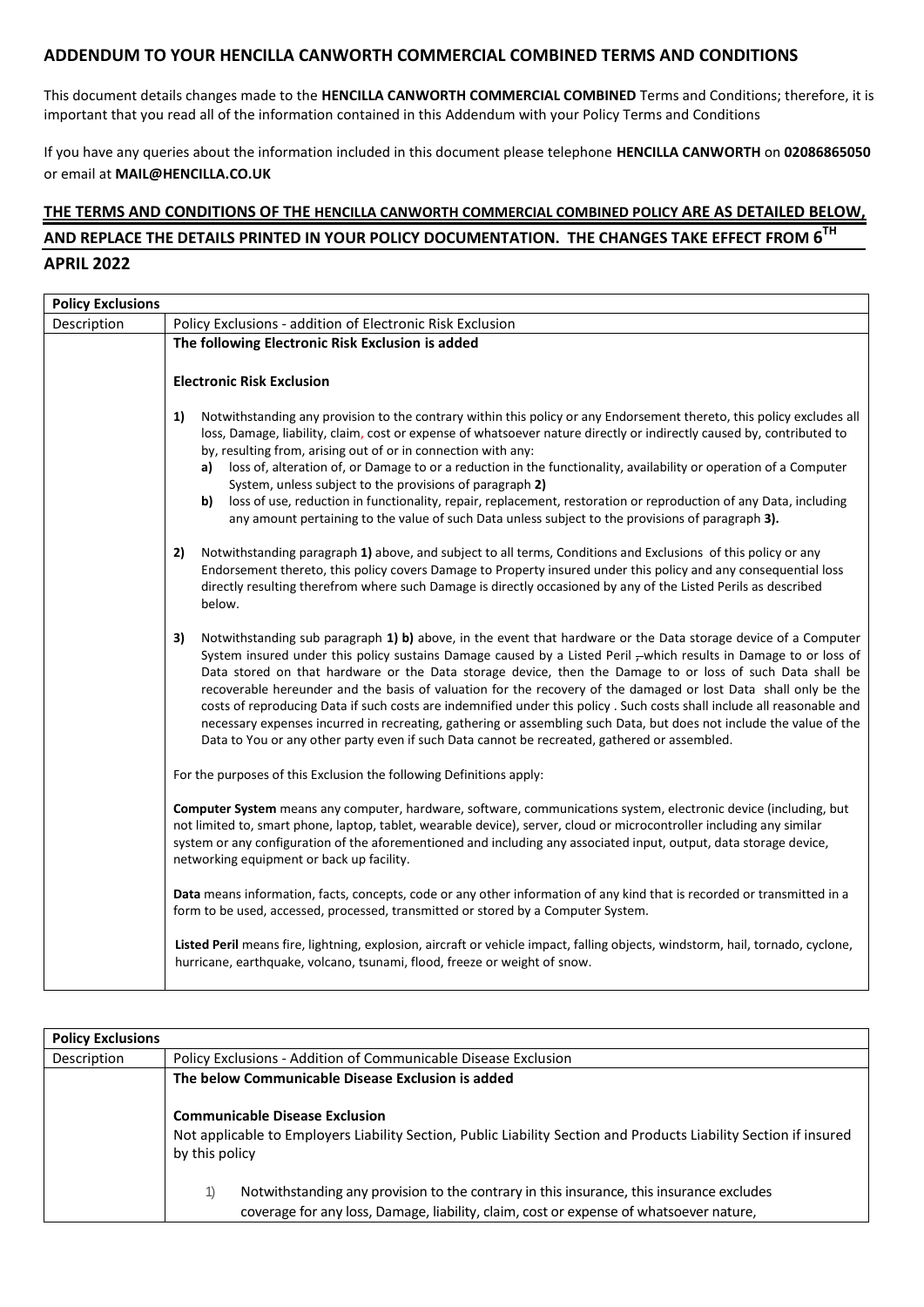| directly or indirectly caused by, contributed to by, resulting from, arising out of, or in                                                     |
|------------------------------------------------------------------------------------------------------------------------------------------------|
| connection with:                                                                                                                               |
| a Communicable Disease; or<br>a)                                                                                                               |
| the fear or threat (whether actual or perceived) of a Communicable Disease<br>b)                                                               |
| regardless of any other cause or event contributing concurrently or in any other sequence thereto.                                             |
|                                                                                                                                                |
| The above exclusion includes, without limitation to the scope of the foregoing:<br>1. any cost to clean up, detoxify, remove, monitor or test: |
| for a Communicable Disease; or                                                                                                                 |
| a)<br>any Property insured hereunder that is affected by such Communicable Disease,<br>b)                                                      |
| and                                                                                                                                            |
| 2. any measures taken by any governmental, public or other authority or any other person for                                                   |
| the prevention, suppression, mitigation, cleaning or removal of any Communicable Disease.                                                      |
|                                                                                                                                                |
| However, paragraph 1) shall not apply to physical loss or destruction of, or Damage to, Property<br>2)                                         |
| and any resulting consequential loss, to the extent that You establish that such physical loss,                                                |
| destruction or Damage was directly caused by:                                                                                                  |
| a) Terrorism (as defined in this policy), or                                                                                                   |
| b) a Listed Peril as described below                                                                                                           |
| where specifically insured by this insurance.                                                                                                  |
|                                                                                                                                                |
| All other terms, Conditions and Exclusions of the insurance remain the same.                                                                   |
| For the purposes of this Exclusion the following Definitions apply:                                                                            |
| Communicable Disease means any type of disease or illness which can be transmitted by means of any                                             |
| substance or agent from any organism to another organism where:                                                                                |
|                                                                                                                                                |
| the substance or agent includes, but is not limited to, any pathogen, virus, bacterium,<br>1)                                                  |
| parasite or other organism or any variation thereof, whether deemed living or not, and                                                         |
| the method of transmission, whether direct or indirect, includes but is not limited to,<br>$\mathbf{2}$                                        |
| airborne transmission, bodily fluid transmission, transmission from or to any surface or                                                       |
| object, solid, liquid or gas, or between organisms, and                                                                                        |
| the disease, illness, substance or agent can cause or threaten damage to human health or<br>3)                                                 |
| human welfare or can cause or threaten damage to, deterioration of, loss of value of,                                                          |
| marketability of or loss of use of property of any type.                                                                                       |
| Listed Peril means one of the following perils if specifically insured by this insurance:                                                      |
| Fire (howsoever caused); lightning; explosion; aircraft and aerial devices dropped from them; riot; civil                                      |
| commotion; strikers; damage caused by malicious persons; windstorm; rainstorm; hail; tornado; cyclone;                                         |
| typhoon; hurricane; earthquake; subterranean Fire, flood (howsoever caused); freeze; ice storm; weight of snow                                 |
| or ice; avalanche; meteorite or asteroid impact; landslip; landslide; mudslide; escape of water, oil or hydraulic                              |
| fluid from any tank, apparatus or pipe; sprinkler leakage; impact by any road vehicle or animal; theft or                                      |
| attempted theft; mechanical or electrical breakdown; subsidence; heave; implosion; or collapse                                                 |

| Public Liability Subsection - Communicable Disease Limit of Liability in the aggregate |                                                                                                                                                                                                                                                                                                                                                                                                      |  |  |  |
|----------------------------------------------------------------------------------------|------------------------------------------------------------------------------------------------------------------------------------------------------------------------------------------------------------------------------------------------------------------------------------------------------------------------------------------------------------------------------------------------------|--|--|--|
| Description                                                                            | Public Liability Subsection - amendment to the Limit of Liability                                                                                                                                                                                                                                                                                                                                    |  |  |  |
| Amended to                                                                             | Limit of Liability 1.2 is added as below                                                                                                                                                                                                                                                                                                                                                             |  |  |  |
|                                                                                        | 1.2) the Limit of Liability under this Section for all damages payable in respect of all occurrences arising<br>directly or indirectly from Communicable Disease during any one Period of Insurance and in the aggregate<br>shall not exceed £1,000,000 inclusive of all costs and expenses. This limit will form part of and not be in<br>addition to the Limit of Indemnity stated in the Schedule |  |  |  |